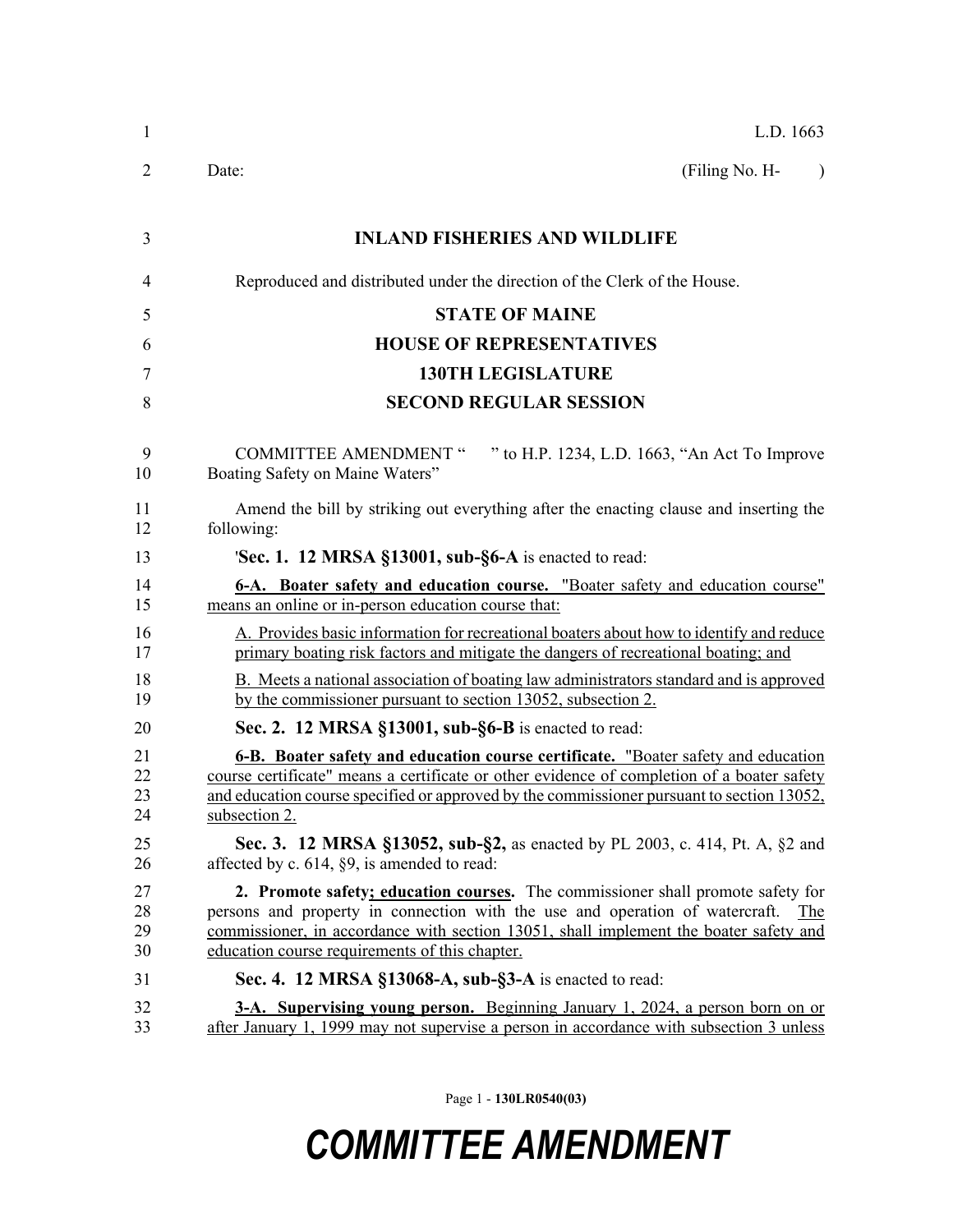| 1  | that supervisor is 16 years of age or older and has completed a boater safety and education      |
|----|--------------------------------------------------------------------------------------------------|
| 2  | course.                                                                                          |
| 3  | This subsection does not apply to the operation of personal watercraft.                          |
| 4  | A. A person who violates this subsection commits a civil violation for which a fine of           |
| 5  | not less than \$100 nor more than \$500 may be adjudged.                                         |
| 6  | B. A person who violates this subsection after having been adjudicated as having                 |
| 7  | committed 3 or more civil violations under this Part within the previous 5-year period           |
| 8  | commits a Class E crime.                                                                         |
| 9  | Sec. 5. 12 MRSA §13068-A, sub-§17 is enacted to read:                                            |
| 10 | 17. Operating motorboat without boater safety and education course certificate.                  |
| 11 | The following provisions apply to operating a motorboat.                                         |
| 12 | A. Except as provided in paragraph C, beginning January 1, 2024, a person born on or             |
| 13 | after January 1, 1999 may not operate a motorboat propelled by machinery capable of              |
| 14 | producing more than 25 horsepower unless that person is 12 years of age or older and:            |
| 15 | (1) Has completed a boater safety and education course; and                                      |
| 16 | (2) Possesses and presents for inspection upon request to a law enforcement officer              |
| 17 | a boater safety and education course certificate.                                                |
| 18 | <b>B.</b> The following penalties apply to violations of this subsection.                        |
| 19 | (1) A person who violates this subsection commits a civil violation for which a                  |
| 20 | fine of not less than \$100 nor more than \$500 may be adjudged.                                 |
| 21 | (2) A person who violates this subsection after having been adjudicated as having                |
| 22 | committed 3 or more civil violations under this Part within the previous 5-year                  |
| 23 | period commits a Class E crime.                                                                  |
| 24 | C. A person is not required to meet the boater safety and education course requirement           |
| 25 | of this subsection if the person:                                                                |
| 26 | (1) Possesses a valid Maine guide license and has met the requirements for carrying              |
| 27 | passengers for hire under section 13063; or                                                      |
| 28 | (2) Possesses a valid maritime license of any type that the commissioner                         |
| 29 | determines, pursuant to section 13052, subsection 2, meets the boater safety                     |
| 30 | education purposes of this subsection.                                                           |
| 31 | Sec. 6. 12 MRSA §13071-A, sub-§5, as enacted by PL 2005, c. 536, §1 and                          |
| 32 | affected by §3, is amended to read:                                                              |
| 33 | 5. Operating personal watercraft while 16 years of age or older and under 18                     |
| 34 | <b>years of age; boater education.</b> The Until January 1, 2024, the following provisions apply |
| 35 | to operating a personal watercraft by a person 16 years of age or older and under 18 years       |
| 36 | of age.                                                                                          |
| 37 | A. A person 16 years of age or older and under 18 years of age may not operate a                 |
| 38 | personal watercraft unless:                                                                      |
| 39 | (1) That person is accompanied by a person 18 years of age or older who physically               |
| 40 | occupies the personal watercraft; or                                                             |

Page 2 - **130LR0540(03)**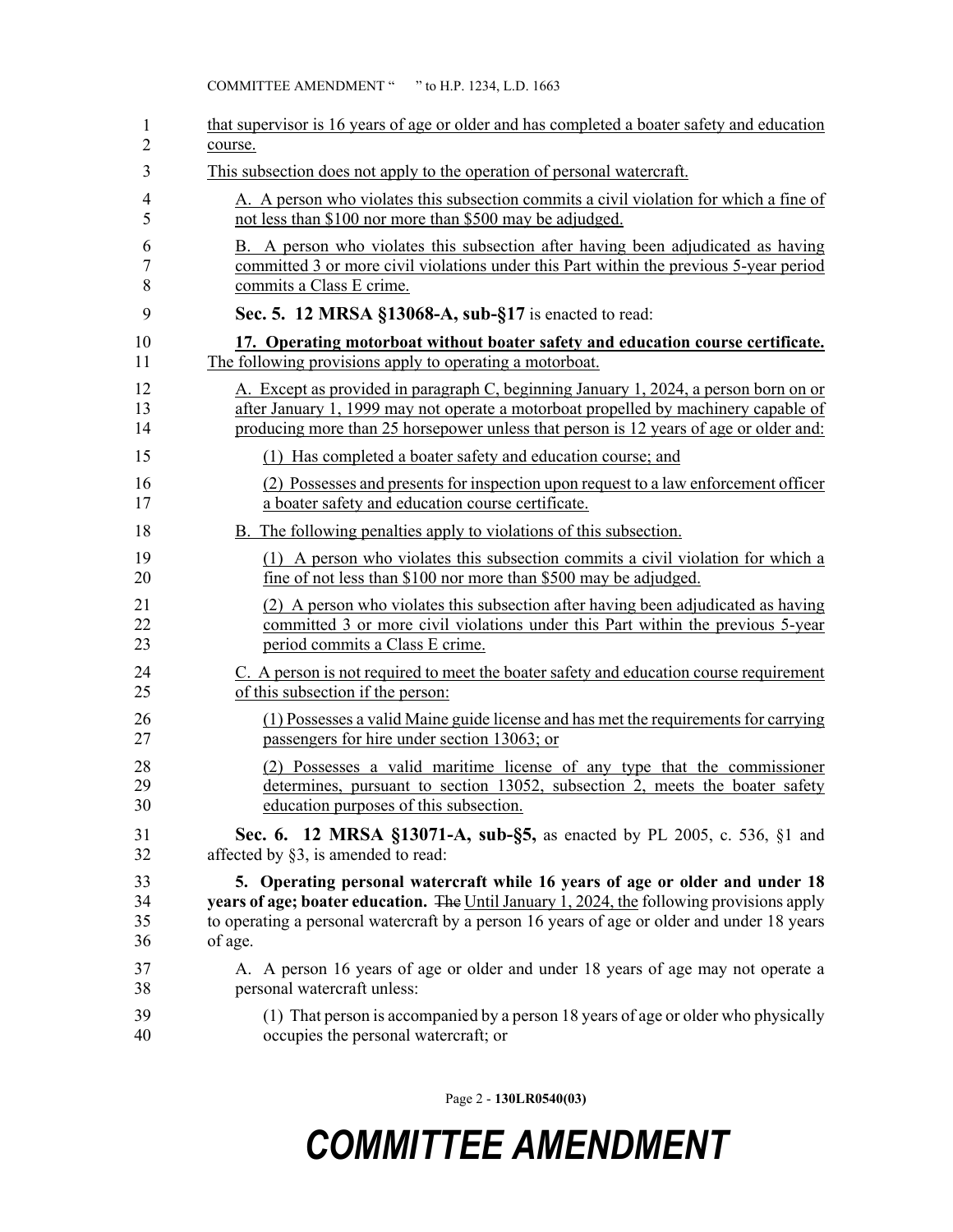| 1<br>$\overline{c}$<br>$\overline{\mathbf{3}}$<br>$\overline{4}$<br>5<br>6<br>$\overline{7}$<br>8 | (2) While operating the personal watercraft, that person possesses on that person<br>identification showing proof of age and proof of successful completion of a boater<br>safety education course approved by a national association of state boating law<br>administrators, including but not limited to courses offered by the U.S. Coast<br>Guard Auxiliary or other organizations approved by the commissioner for<br>providing boater safety education courses. The commissioner shall establish a list<br>of approved organizations for providing boater safety education courses and make<br>that list readily available to the public.                        |
|---------------------------------------------------------------------------------------------------|------------------------------------------------------------------------------------------------------------------------------------------------------------------------------------------------------------------------------------------------------------------------------------------------------------------------------------------------------------------------------------------------------------------------------------------------------------------------------------------------------------------------------------------------------------------------------------------------------------------------------------------------------------------------|
| 9                                                                                                 | B. The following penalties apply to violations of this subsection.                                                                                                                                                                                                                                                                                                                                                                                                                                                                                                                                                                                                     |
| 10<br>11                                                                                          | (1) A person who violates this subsection commits a civil violation for which a<br>fine of not less than \$100 and not more than \$500 may be adjudged.                                                                                                                                                                                                                                                                                                                                                                                                                                                                                                                |
| 12<br>13<br>14                                                                                    | (2) A person who violates this subsection after having been adjudicated as having<br>committed 3 or more civil violations under this Part within the previous 5-year<br>period commits a Class E crime.                                                                                                                                                                                                                                                                                                                                                                                                                                                                |
| 15                                                                                                | This subsection is repealed on January 1, 2024.                                                                                                                                                                                                                                                                                                                                                                                                                                                                                                                                                                                                                        |
| 16                                                                                                | Sec. 7. 12 MRSA §13071-A, sub-§6 is enacted to read:                                                                                                                                                                                                                                                                                                                                                                                                                                                                                                                                                                                                                   |
| 17<br>18<br>19<br>20                                                                              | <u><b>6. Operating personal watercraft while 16 years of age or older; boater safety and</b></u><br>education course requirement. Beginning January 1, 2024, a person born on or after<br>January 1, 1999 may not operate a personal watercraft unless that person is 16 years of age<br>or older and has completed a boater safety and education course.                                                                                                                                                                                                                                                                                                              |
| 21                                                                                                | A. The following penalties apply to violations of this subsection.                                                                                                                                                                                                                                                                                                                                                                                                                                                                                                                                                                                                     |
| 22<br>23                                                                                          | (1) A person who violates this subsection commits a civil violation for which a<br>fine of not less than \$100 and not more than \$500 may be adjudged.                                                                                                                                                                                                                                                                                                                                                                                                                                                                                                                |
| 24<br>25<br>26                                                                                    | (2) A person who violates this subsection after having been adjudicated as having<br>committed 3 or more civil violations under this Part within the previous 5-year<br>period commits a Class E crime.                                                                                                                                                                                                                                                                                                                                                                                                                                                                |
| 27<br>28<br>29<br>30                                                                              | Stakeholder group on boater safety and education course<br>Sec. 8.<br>implementation. The Commissioner of Inland Fisheries and Wildlife shall convene a<br>stakeholder group on issues related to boater safety and education, referred to in this section<br>as "the stakeholder group."                                                                                                                                                                                                                                                                                                                                                                              |
| 31<br>32<br>33<br>34<br>35<br>36<br>37<br>38                                                      | 1. Formation. The commissioner shall invite the following to serve as members of<br>the stakeholder group: a representative from the marine trades, a representative from a<br>sporting association, a representative of the Department of Marine Resources, a Legislator,<br>a representative of a group dedicated to lake water quality and any other members<br>determined as suitable by the commissioner. The commissioner or the commissioner's<br>designee shall serve as chair of the stakeholder group. The chair shall call and convene the<br>first meeting of the stakeholder group no later than 30 days following the effective date of<br>this section. |
| 39                                                                                                | 2. Duties. The stakeholder group:                                                                                                                                                                                                                                                                                                                                                                                                                                                                                                                                                                                                                                      |
| 40                                                                                                | A. Shall examine and determine whether persons of a certain age should be exempt                                                                                                                                                                                                                                                                                                                                                                                                                                                                                                                                                                                       |

41 from the boater safety and education course requirement;

Page 3 - **130LR0540(03)**